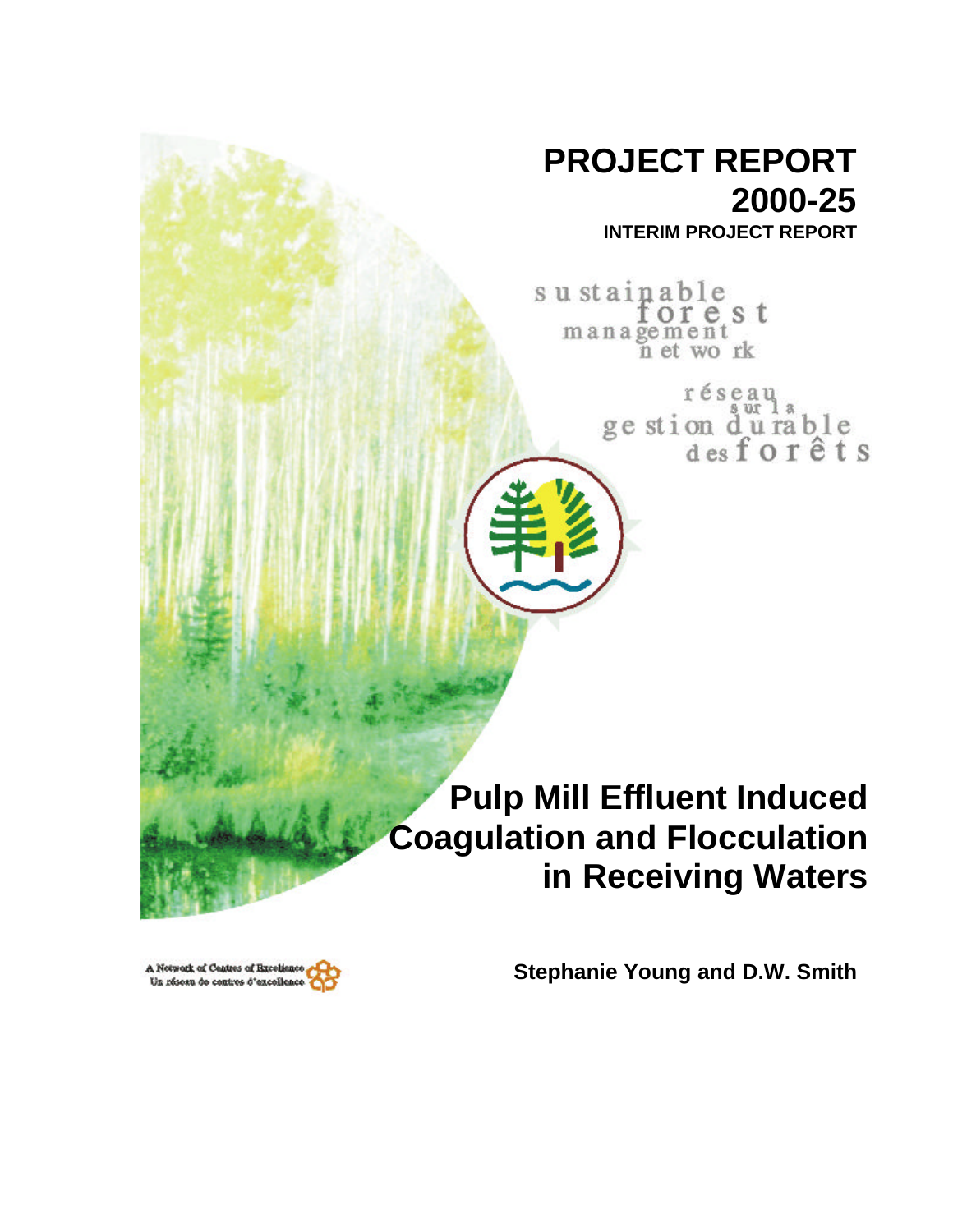For copies of this or other SFM publications contact:

Sustainable Forest Management Network G208 Biological Sciences Building University of Alberta Edmonton, Alberta, T6G 2E9 Ph: (780) 492 6659 Fax: (780) 492 8160 http://www.ualberta.ca/sfm/

ISBN 1-55261-085-3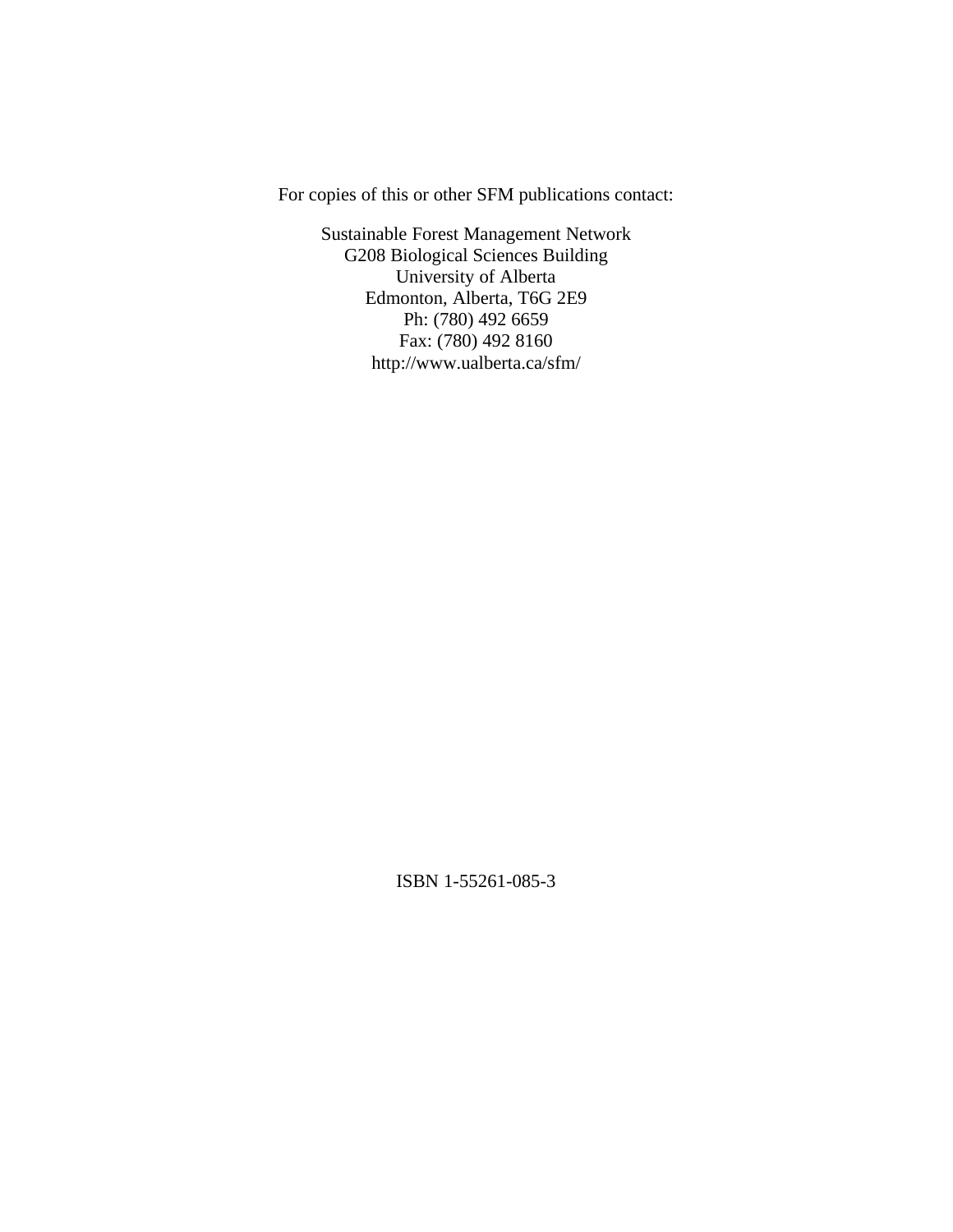# **Pulp Mill Effluent Induced Coagulation and Flocculation in Receiving Waters**

by

#### **Stephanie Young and D. W. Smith**

Environmental Engineering Program Department of Civil and Environmental Engineering University of Alberta, Edmonton, Alberta T6G 2M8

**August 2000**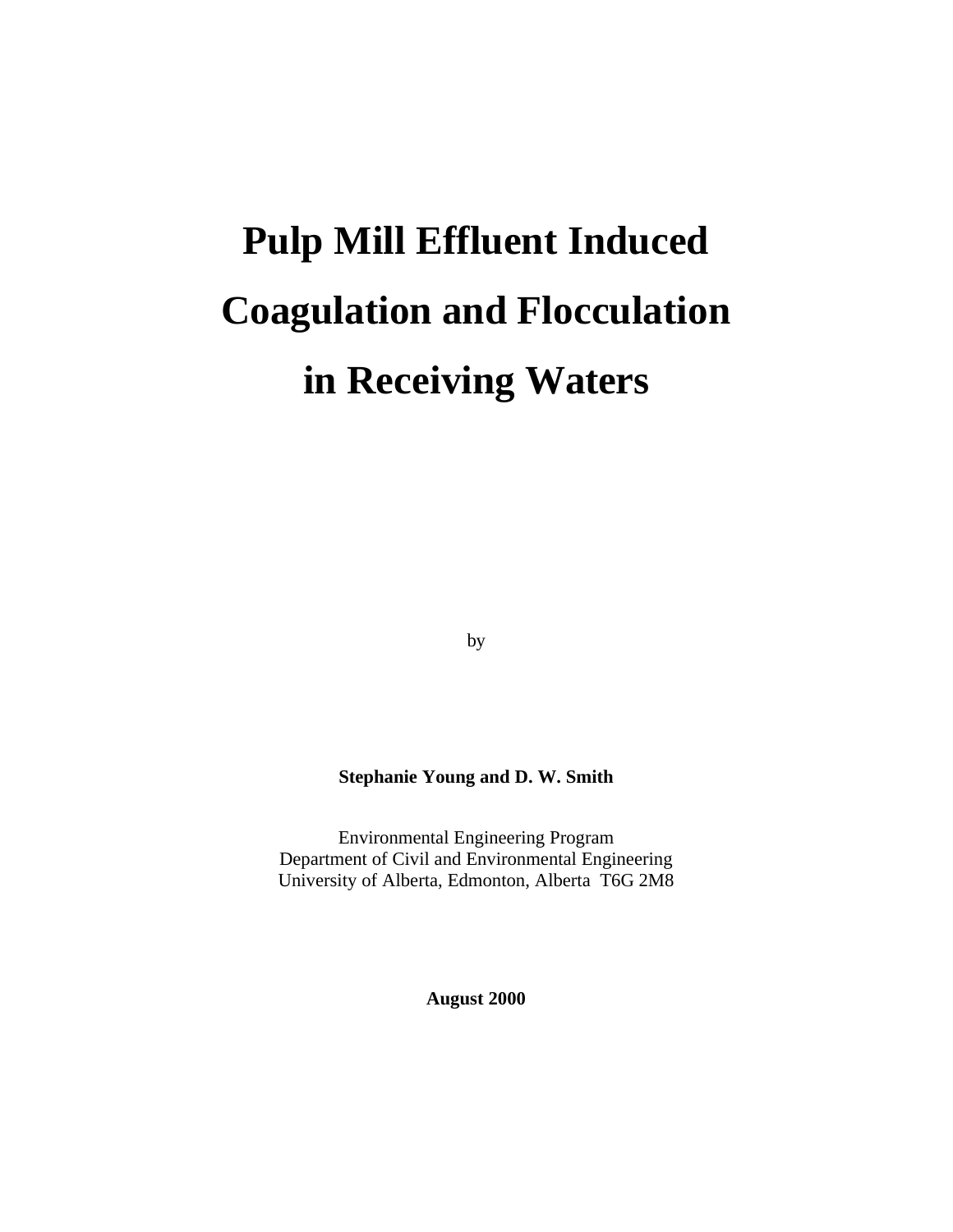#### **ABSTRACT**

Presented is the progress report for the SFM funded research project: pulp mill effluent induced coagulation and flocculation in receiving waters. It includes an introduction, progress report, major findings, significance of the study and a list of presentations and publications based on this study

#### **ACKNOWLEDGEMENT**

I would like to extend my utmost appreciation to Dr. Daniel W. Smith for his valuable guidance, patience, encouragement and financial support throughout the course of this research. I would also like to thank Dr. Gordon Putz and many graduate students for field surveys in the rivers, Frances Lally, Xinbo Ge, Stephanie Joyce (special thanks for considerable contribution to the biological factors portion), Maria Demeter, Nick Chernuka, Garry Solonynka, Debra Long and Stephen Craik for assisting with this study, and the Sustainable Forest Management Network Centres of Excellence for funding this project.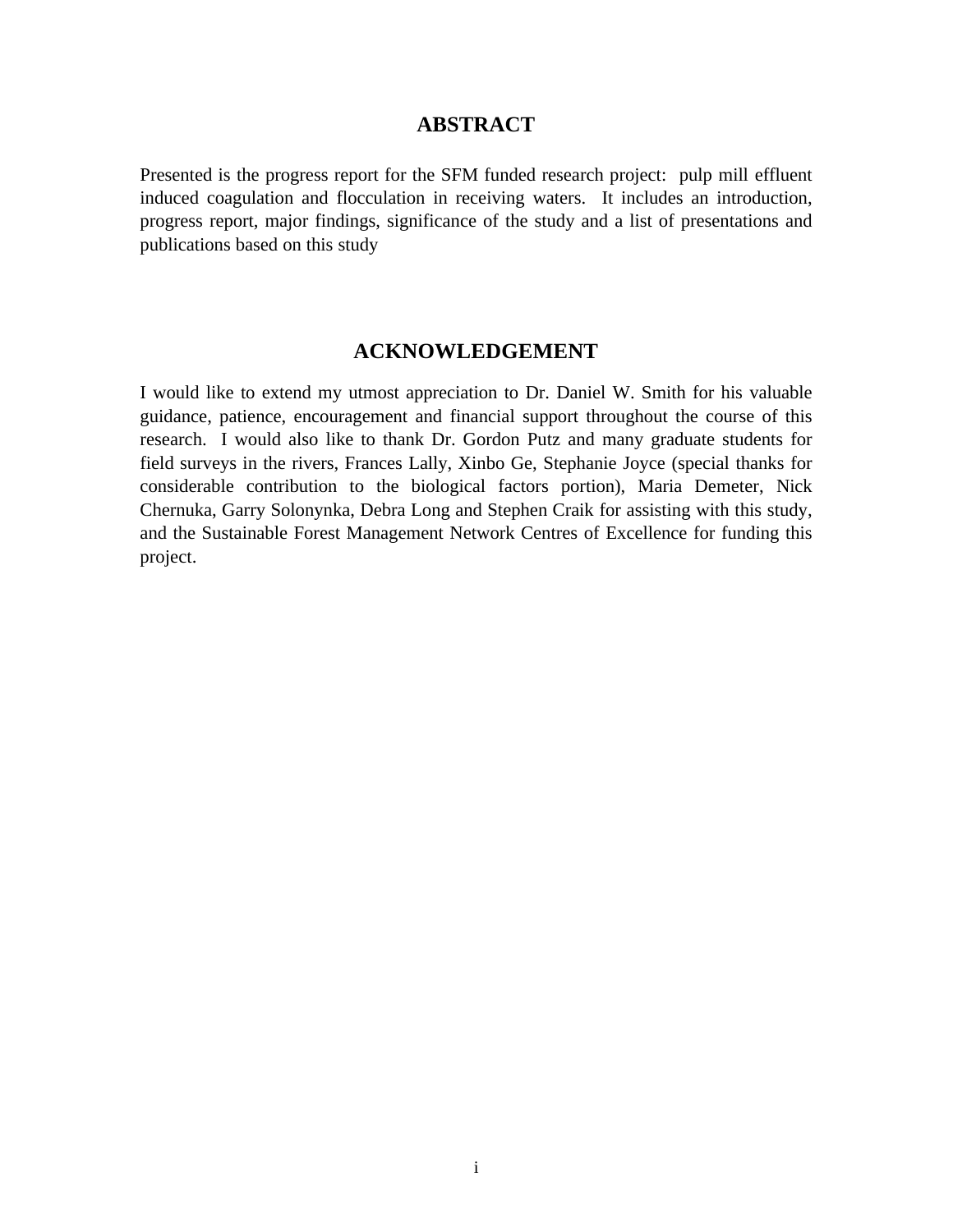#### **INTRODUCTION**

Researchers have observed that pulp mill effluent (PME) results in floc formation, and deposition of an organic matrix and suspended sediments downstream of pulp mills in rivers (Krishnappan, 1994). This phenomenon is referred to in this study as Pulp Mill Effluent Induced Coagulation and Flocculation (PMEICF).

#### **Impact of PMEICF on Receiving Waters**

PMEICF is an essential process governing transport and fate of sediments and contaminants in rivers (Lau and Krishnappan, 1992). It may have a negative impact on aquatic ecosystems near the effluent discharge point. It may cause the buildup of fiberbanks, and increases the amount of contaminants in benthic sediments, fish or biota (Carlberg, 1986, 1988; Tavendale, 1996; Martinsen, 1994 and Judd, 1995). It may also threaten human health because of the ingestion of contaminated fish or biota (Adams, 1994). In addition, the resuspension of contaminated benthic sediments may release biodegradable chemicals, refractory compounds and even toxic materials into rivers. This may cause low dissolved oxygen and high toxicity in rivers. As a result, it may adversely affect aquatic habitats, biodiversity and reproductivity of bottom dwellers (Gifford, 1994; Maldiney and Mouchel, 1993).

#### **Problem Statement**

Thousands of PME-related chemicals and bacteria have been discharged into receiving waters. Some of them have affinity for ambient suspended particles, which are the sites for contaminant compounds to become lodged and transported. This may induce flocculation of suspended sediments and form settleable flocs. As previous research found that the phenomenon of PMEICF did not exist in all rivers, the occurrence of PMEICF was a debatable issue. No studies were carried out in attempt to postulate the mechanism for its formation; therefore, substances inducing the phenomenon of river flocculation were not identified, and the mechanism for its formation was not understood.

Although researchers were aware of the significance of PMEICF to the transport and fate of sediments and contaminants in the aquatic ecosystem; they have had difficulty including the effect of PMEICF in the transport models due to a lack of understanding of the mechanism for its formation, and uncertainties of substances causing and factors affecting the formation of PMEICF (Ng et al*.*, 1996; Irvine et al., 1995; Ziegler and Nisbet, 1994). Thus, the majority of transport models were developed under the assumption that all particles behave as individual particles, and flocculation does not exist (Ongley et al., 1992). These models may not be adequate to use for rivers receiving PME. This is particularly true when a large percentage of sediments and contaminants are settled out instead of being carried downstream of the pulp mill outfall. This prompted us to conduct further research in an attempt to confirm the formation of PMEICF and to postulate the mechanism for its formation.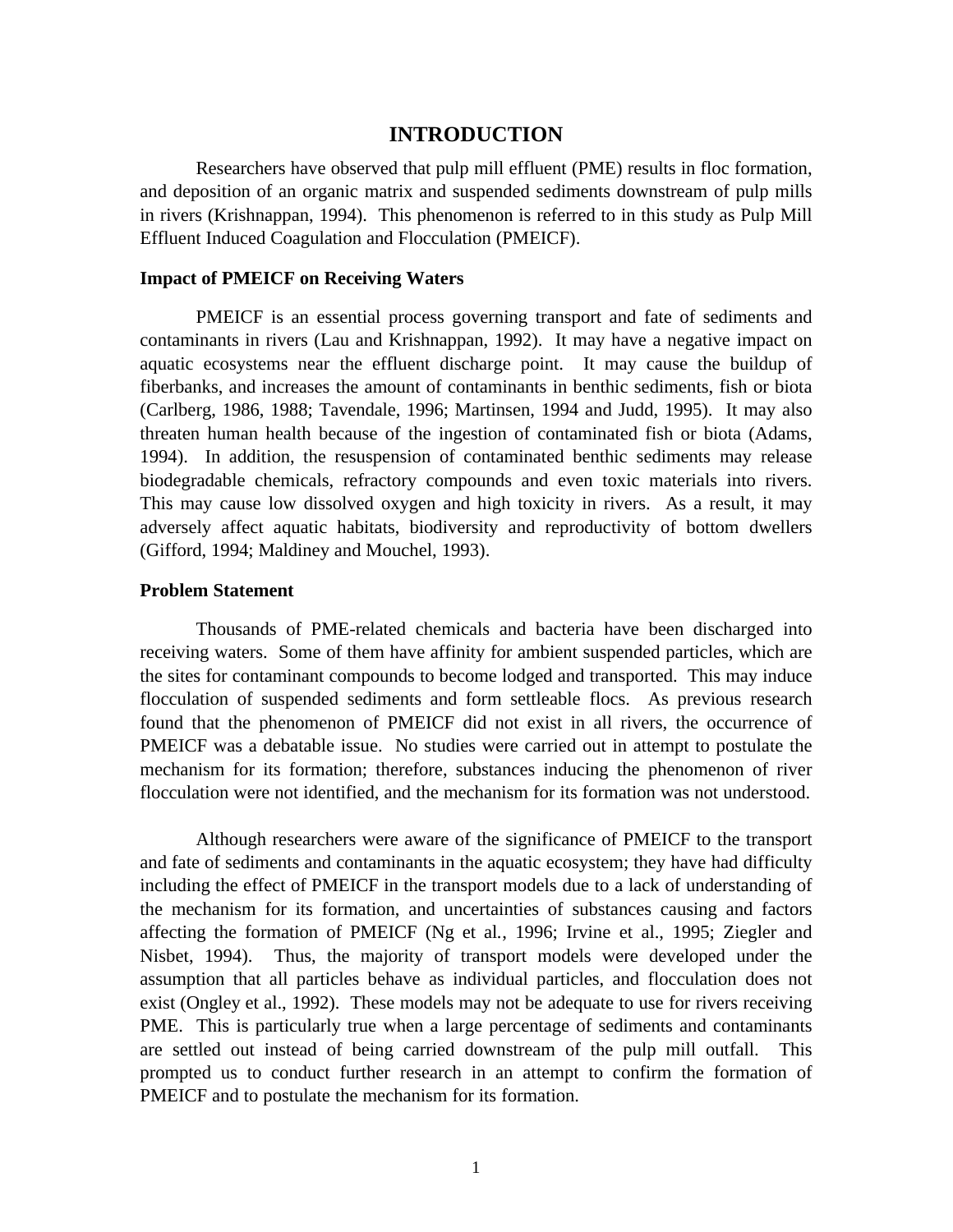#### **Objectives**

The objectives of this study are to identify the conditions necessary for the formation of PMEICF, to evaluate factors affecting its formation and to postulate the mechanism for its formation. The results of this study are expected to be used to improve the transport models with the inclusion of PMEICF and floc deposition. This will facilitate efforts to effectively monitor long-term BOD, toxicity, dissolved oxygen, color and sediment impact, which are the most significant long-term issues related to river water management. In addition, the study results are expected to be used to adjust effluent treatment technologies or regulations, so that the potential threat to the environment by such materials will be reduced.

#### **PROGRESS REPORT**

The project was divided into two parts: confirmatory and mechanism studies. Numerical modeling was suggested.

#### **Confirmatory Study**

PMEICF has created much public concern and debate because of uncertainty, and inconsistent results from different rivers. This encouraged us to conduct further research to verify its existence. Confirmatory studies were conducted in the field and in the laboratory.

#### *Field Confirmation*

Field surveys were conducted on two major rivers in Alberta, which receive PME. The Athabasca River near Hinton receives PME from Weldwood, and the Wapiti River near Grande Prairie receives PME from Weyerhaeuser. The survey focused on river flow rate, COD, color and sediment flocs. The survey sites were selected 100, 300 and 1000 m upstream of the mill outfall, and 50, 100, 500, 1000 and 1500 m downstream of the outfall. Samples of river water and sediment flocs were collected from selected survey sites, and at the same time corresponding PME was taken from the outfall to compile samples for the flocculation study. An X-ray Scanning Electron Microscope (SEM) was used to observe floc morphology, and to determine the chemical composition of flocs. Field survey results demonstrated that sediments discreted upstream of the outfall, but flocs formed downstream of the outfall (Figure 1). A significant quantity of larger sized flocs formed from the outfall to approximately up to 1000 m downstream of the outfall. The size and amount of flocs decreased further downstream of the rivers. This suggests that physio-chemical reactions may play an important role in the formation of PMEICF in receiving waters. In addition, SEM images of field flocs show that fibers, fibrils from microorganisms, and aquatic organisms and plants (such as different types of diatom) are involved in floc formation. Examples of the flocs are presented in Figure 2.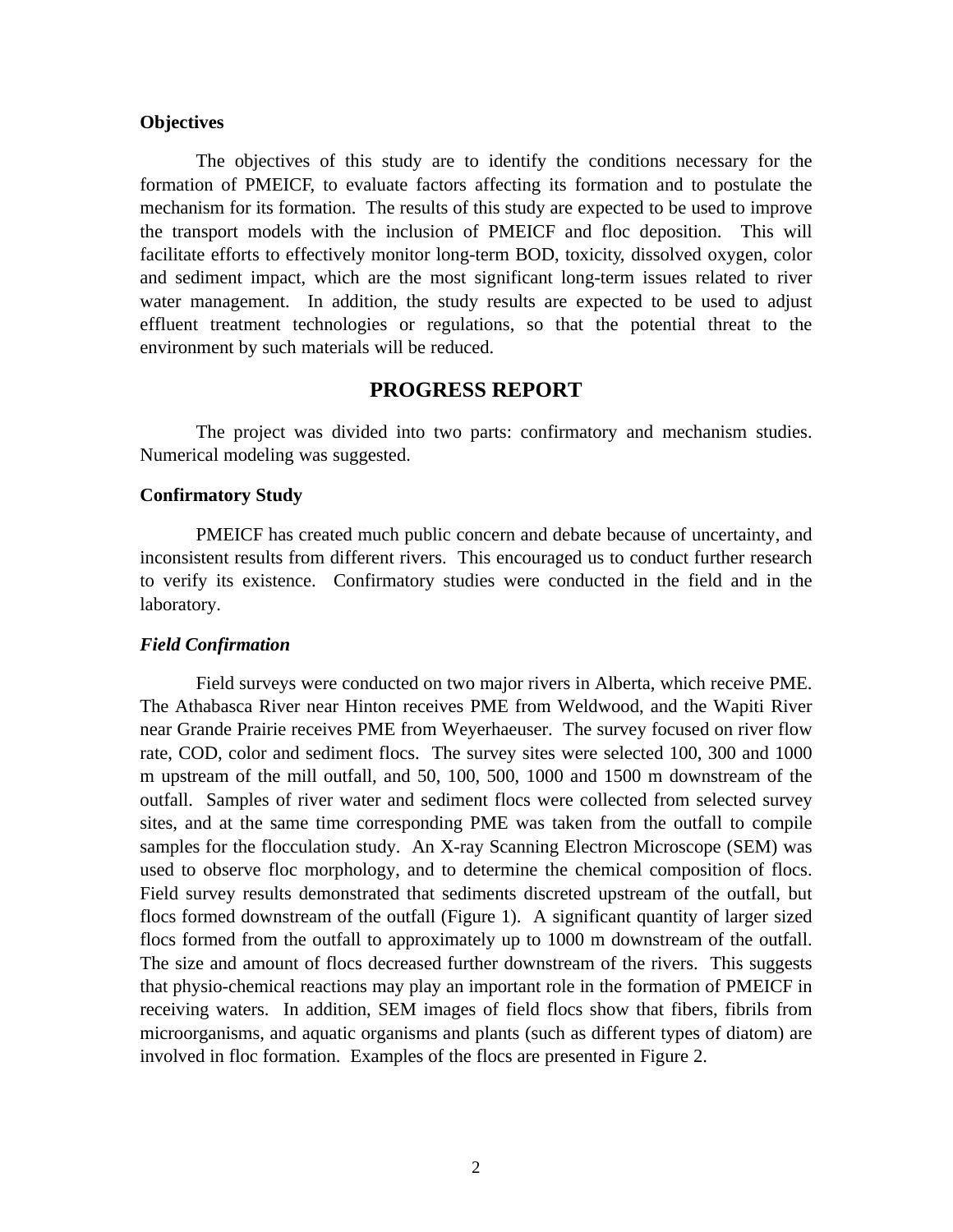

**Figure 1:** Sediment flocs from the Athabasca River near Hinton



**Figure 2:** Sediment flocs from Wapiti River near Grande Prairie

#### *Laboratory Verification*

In the laboratory, two mixing systems were used for verification of the occurrence of PMEICF. One was a standard jar testing apparatus (Hudson jar with a paddle mixer), the other was a vertically oscillating-grid mixing system as shown in Figure 3, which provided a uniform mixing environment.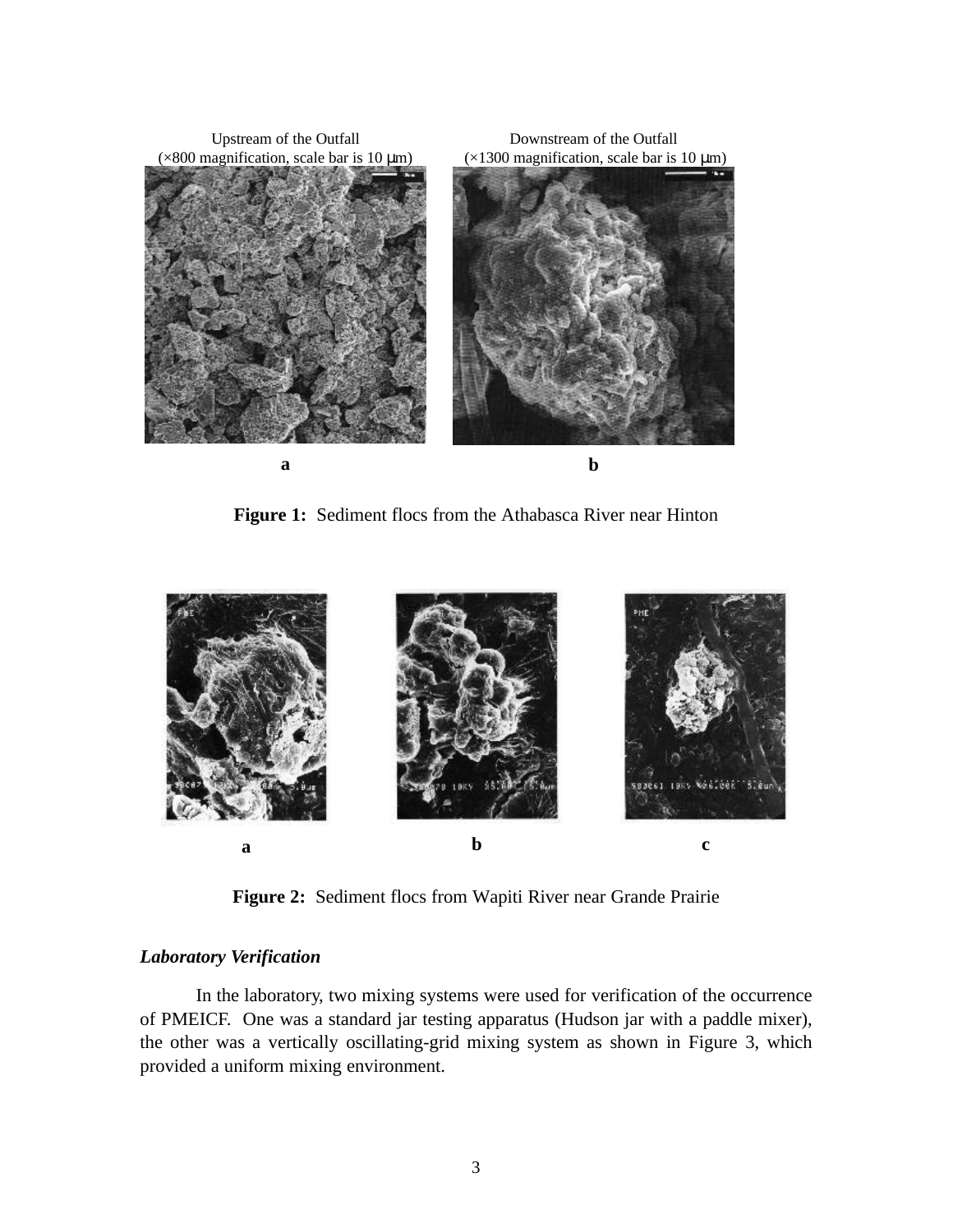

**Figure 3:** A vertically oscillating-grid mixing system

Samples used for most of the flocculation studies were mixtures of PME and river water. The samples of biologically treated PME were collected from the Weyerhaeuser pulp mill at Grande Prairie and the Weldwood pulp mill in Hinton. The samples of river water were collected from the Wapiti River at Grande Prairie and the Athabasca River near Hinton. Daily fresh and preserved samples (less than 11 days), and samples from different sites and seasons (from 1997 to 2000) were also used to estimate the temporal and spatial variations of PMEICF in receiving waters.

Turbidity and particle removal efficiencies (size less than 10 μm), and absorbance were the major parameters used for evaluation of flocculation performance. Total solids (TS), total suspended solids (TSS), total deposited solids, total organic carbon (TOC), chemical oxygen demand (COD), adsorbable organic halides (AOX), color, pH and conductivity were also monitored as the flocculation process progressed. An X-ray SEM was used to observe floc structure, and to determine the metal composition of flocs. An Inductively Coupled Plasma (ICP) spectrometer was used to determine the metal concentrations of PME and river water. High-Performance Size Exclusion Chromatography (HPSEC) was used to verify molecular weight distributions of components from the ultrafiltration fractionation of PME. The video microphotography system was used for on-line monitoring of floc formation. The IMAQ<sup>TM</sup> version software was used to determine floc size distributions from floc images.

Laboratory results showed floc formation (as shown in Figure 4), an increase in particle removal efficiency (Figure 5), and a decrease in both turbidity and total suspended solids of flocculated samples (Figure 6 to Figure 7 and Table 1). Figure 8 showed that flocs contain large numbers of bacteria and exocellular polymers, which played a role in the formation of flocs. The results suggest that PME can induce coagulation and flocculation in receiving waters.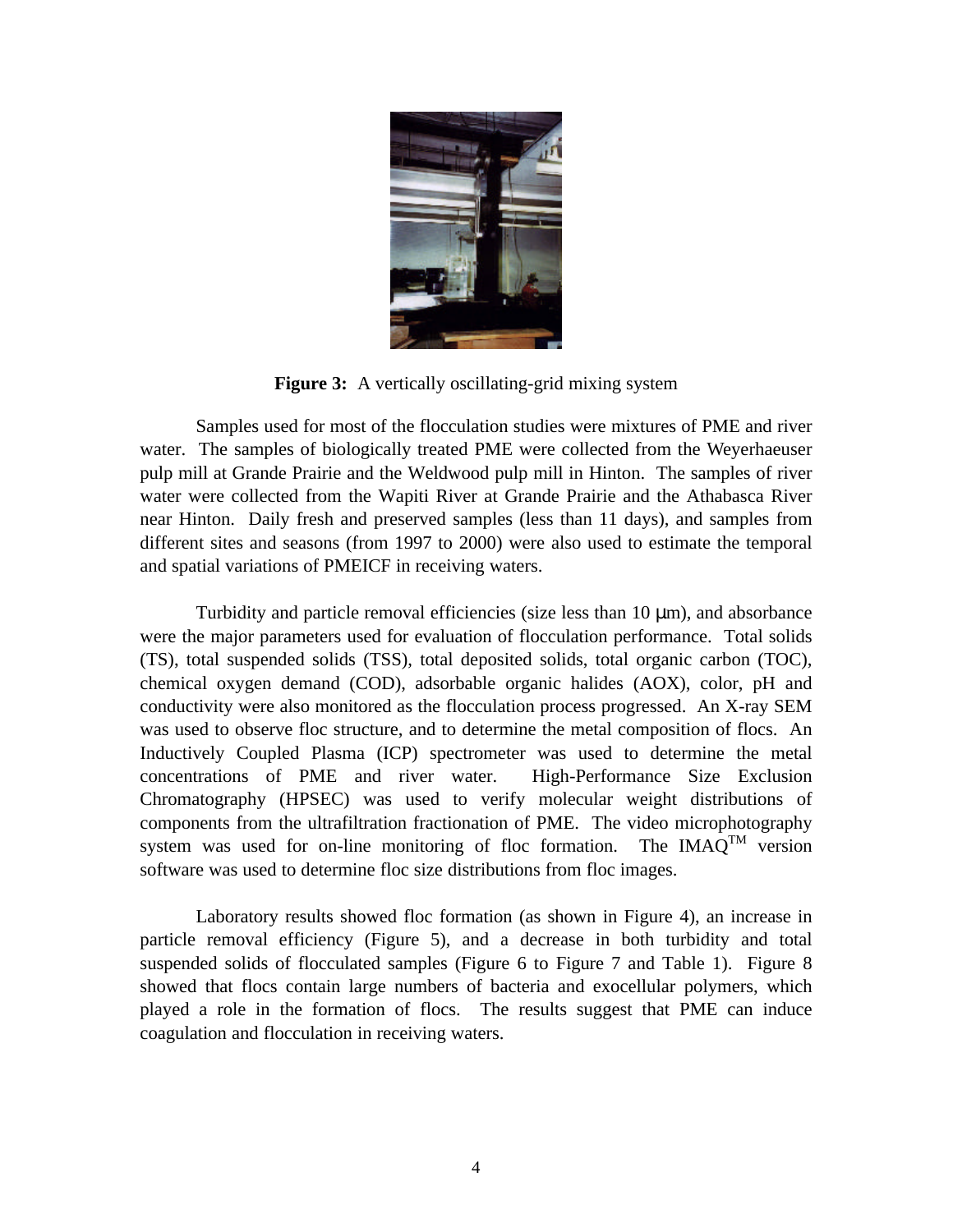**Table 1:** Variation for the characteristics of the samples of mixtures of Weyerhaeuser PME and Wapiti river water with a volume ratio of 1:1 (sample date: May to June of 1998; the results are averages of duplicates or triplicates

|                      |                             | Parameter |                                 |  |  |  |
|----------------------|-----------------------------|-----------|---------------------------------|--|--|--|
|                      | <b>TS</b>                   | (mg/L)    | 1145                            |  |  |  |
|                      | TSS                         | (mg/L)    | 208                             |  |  |  |
|                      | Turbidity                   | (NTU)     | 115.8                           |  |  |  |
| <b>Before Mixing</b> | Color                       | (CU)      | 586                             |  |  |  |
|                      | pH                          |           | 7.3                             |  |  |  |
|                      | TC (measured)               | (mg/L)    | 144                             |  |  |  |
|                      | TIC (measured)              | (mg/L)    | 61                              |  |  |  |
|                      | TOC (calculated)            | (mg/L)    | 83                              |  |  |  |
|                      | TS (top)                    | (mg/L)    | 1117                            |  |  |  |
|                      | TS (bottom)                 | (mg/L)    | 1113                            |  |  |  |
| After 100 h Mixing   | TSS (top)                   | (mg/L)    | 15                              |  |  |  |
| At $2 \text{ mm/s}$  | TSS (bottom)                | (mg/L)    | 19                              |  |  |  |
|                      | Turbidity                   | (NTU)     | 5.37                            |  |  |  |
| After 20 h settling  | <b>Total Settled Solids</b> | (mg/L)    | $233.6$ (21% of the initial TS) |  |  |  |
|                      | Turbidity                   | (NTU)     | 6.08                            |  |  |  |
|                      | Color                       | (CU)      | 573                             |  |  |  |
|                      | pH                          |           | 7.3                             |  |  |  |
|                      | (measured)<br>TC            | (mg/L)    | 156                             |  |  |  |
|                      | TIC (measured)              | (mg/L)    | 63.5                            |  |  |  |
|                      | TOC (calculated)            | (mg/L)    | 92.5                            |  |  |  |

Note:

1. TS = Total Solids, TSS = Total Suspended Solids and TOC = Total Organic Carbon.

2. The increase of the turbidity after sedimentation was due to the disturbance of the suspension when the grid mixer was taken out.





**Figure 4:** Flocs formed in the laboratory from a mixture of PME and river water with a volume ratio of 1:1 at 2 mm/s for 100 h). Images of a and b from SEM and C from online microphotography system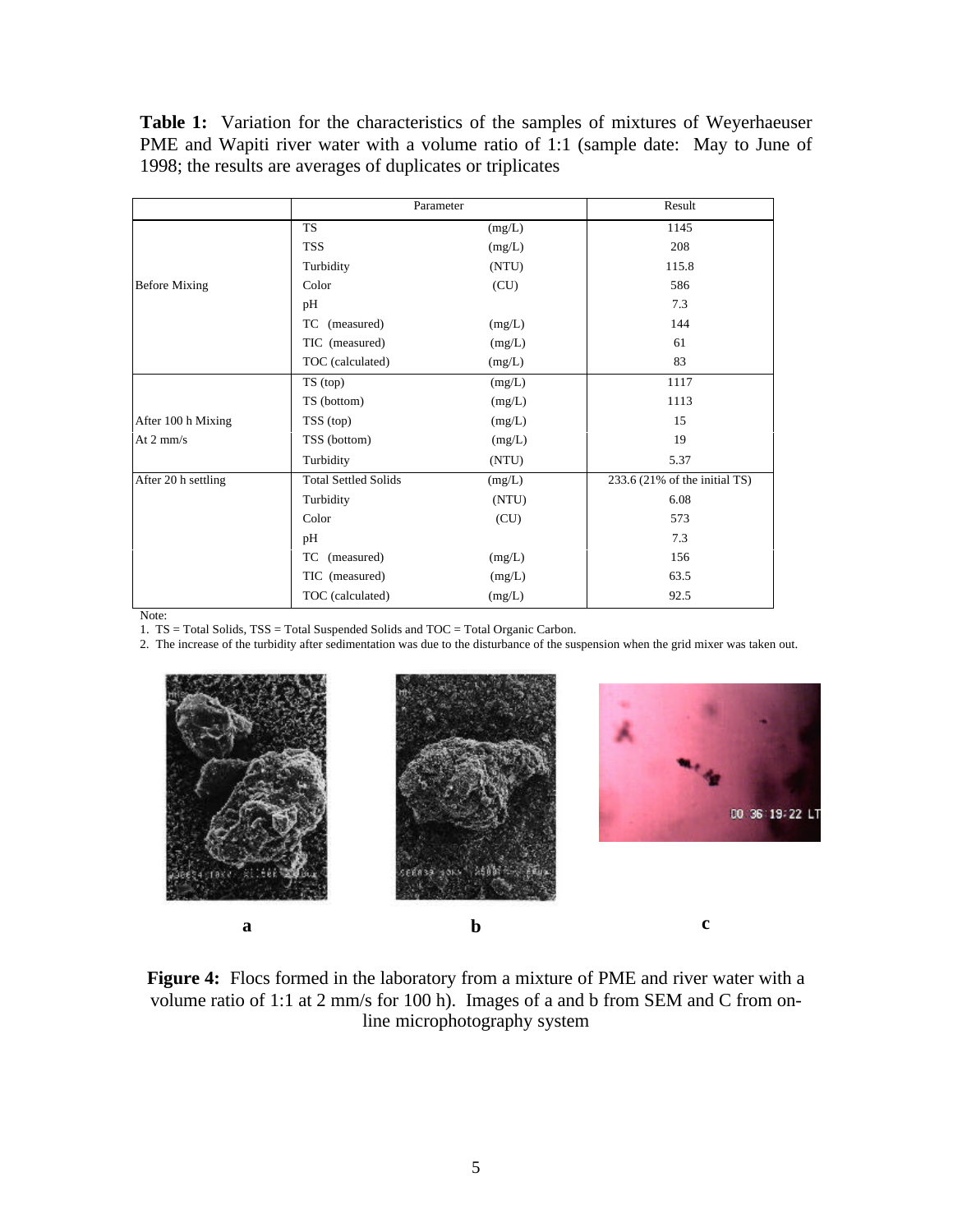

**Figure 5:** Effect of flocculation time on the particle removal efficiency of mixtures of pulp mill effluent and river water ( $V_{WHPME}$ :  $V_{ARW}$  = 1:1, sampling date: Aug. 19, 1998,  $V_{GS} = 2$  mm/s)



Figure 6: Effect of flocculation time on the turbidity of mixtures of pulp mill effluent and river water ( $V_{\text{WHPME}}$ :  $V_{\text{ARW}}$  = 1:1, sampling date: Aug. 19, 1998,  $V_{\text{GS}}$  = 2 mm/s)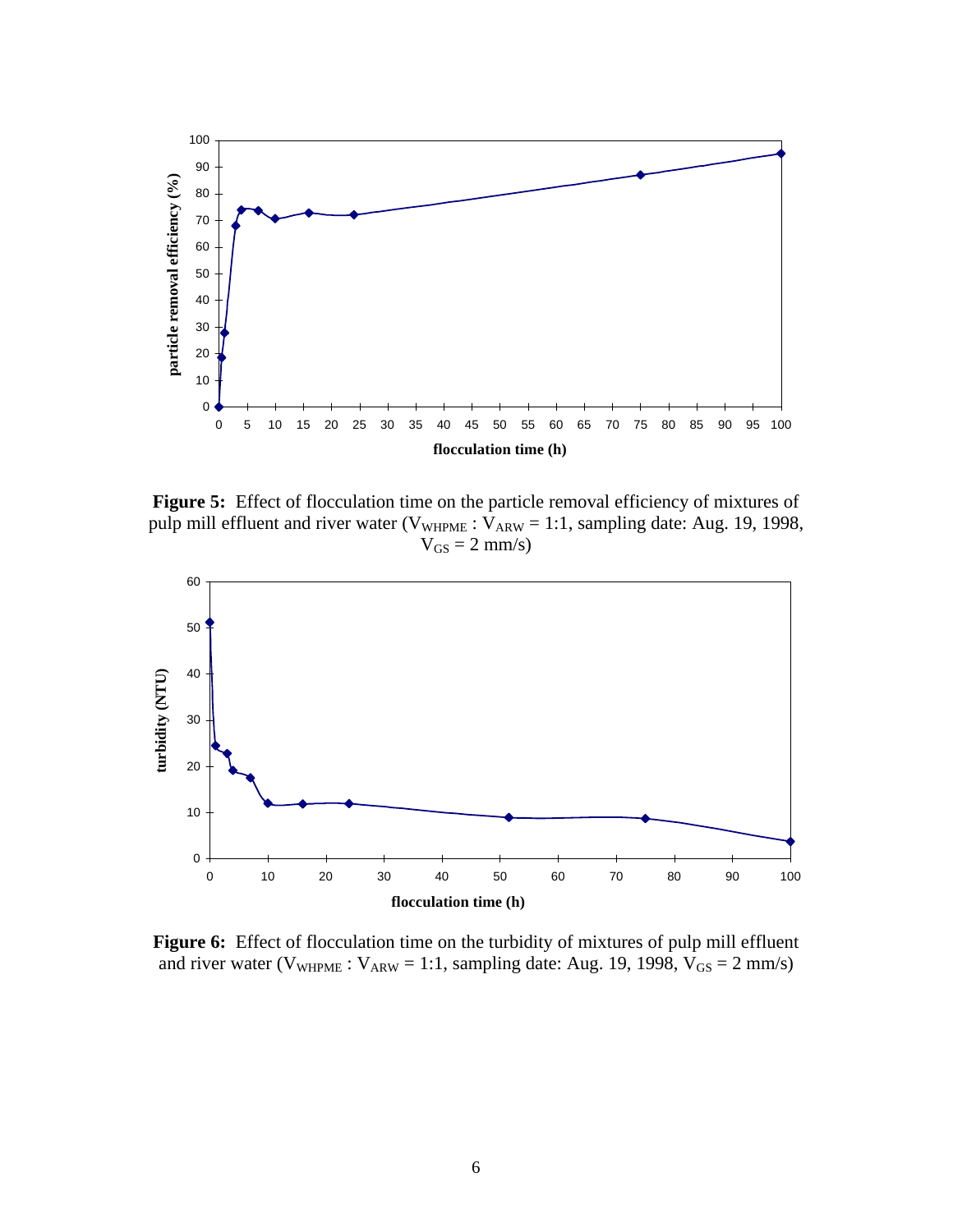

Figure 7: Effect of flocculation time on the total suspended solids of mixtures of pulp mill effluent and river water ( $V_{WHPME}$ :  $V_{ARW}$  = 1:1, sampling date: Aug. 19, 1998,  $V_{GS}$  =  $2$  mm/s)





**Figure 8:** Flocs formed from a mixture of PME and river water with a volume ratio of 1:1

#### **Mechanism Study**

The mechanism study included characterizations of PME, river water and sediment flocs, and an evaluation of factors affecting the formation and the degree of PMEICF using daily fresh samples. The affecting factors evaluated included pH, alkalinity, temperature, mixing regime, dilution ratio, PME fraction from ultrafiltration,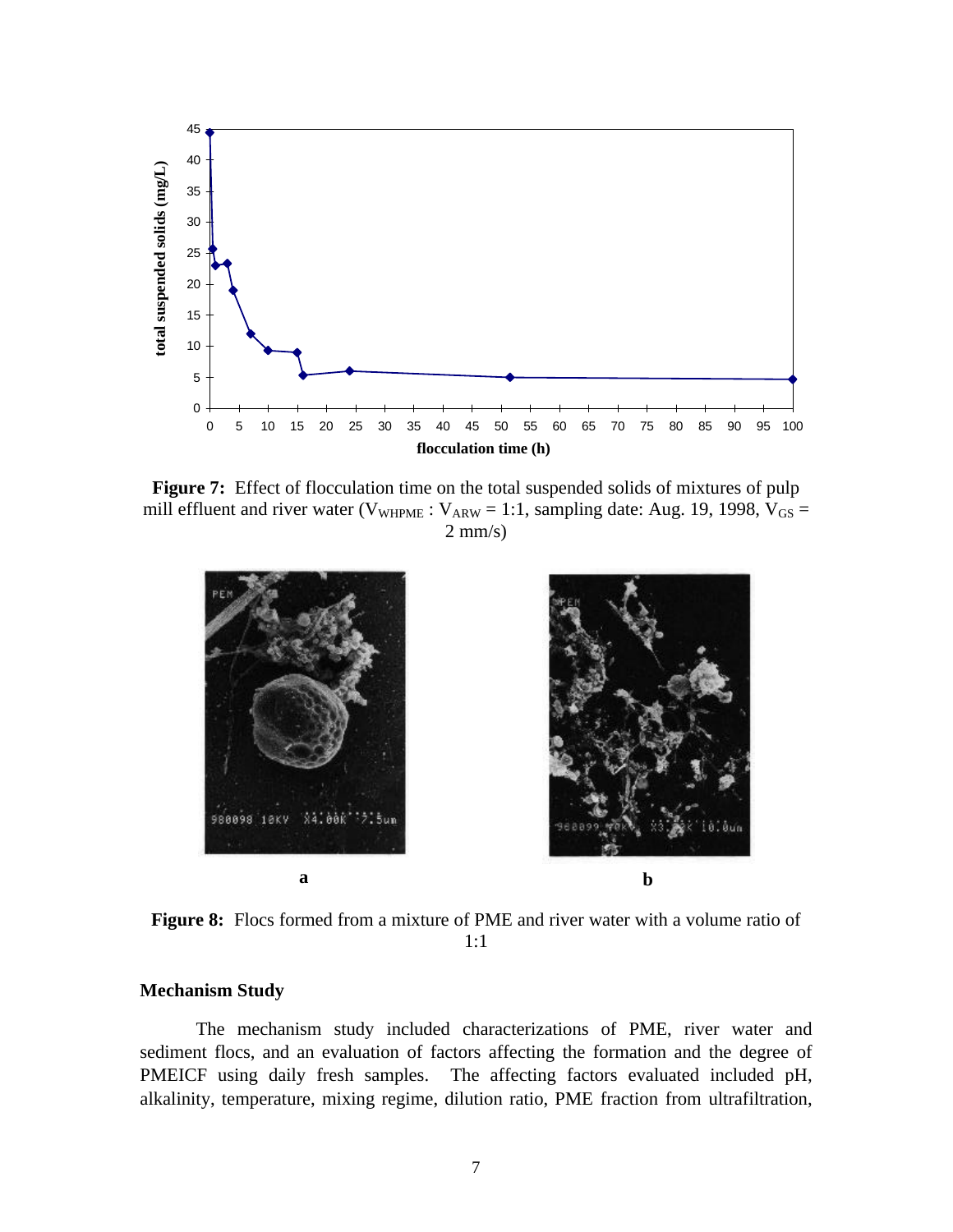PME-related chemicals and microbial activities. Variation of the characteristics of preserved and fresh samples were evaluated over 11 consecutive days, which included AOX, COD, TOC, BOD, TS, TSS, pH, color, conductivity and absorbance. Two types of sampling methodology were used. T-tests were used to determine which method could actually simulate the situation in rivers. Temporal and spatial variations were evaluated for PMEICF, and molecular weight distributions were measured for PME fractions from ultrafiltration using HPSEC. Long-term BOD tests (more than 100 days) were conducted for samples of PME, river water and a mixture of both with a volume ratio of 1:1; samples were collected before and after flocculation tests. The floc formation process was monitored using an on-line video camera, and the floc morphology was observed using a Scanning Electron Microscope (HITACHI SEM-2500). Turbidity removal efficiency and particle removal efficiency (size  $\leq 10 \text{ }\mu\text{m}$ ) were the major parameters used for characterizing flocculation performance. Absorbance, conductivity, TOC, COD, BOD, AOX, color, TS and TSS were also measured. The analytic methods are summarized in Table 2.

Results were all means of triplicates or duplicates. Where appropriate, singlefactor ANOVA (analysis of variance) analysis was conducted to test the null hypothesis; there was no difference between the means of the two sets of experiments. If differences were detected, the statistical significance of the data was tested using a two-tailed t-test under equal variance assumptions. All statistical tests were carried out at the 5% significance level.

The experimental results show that all factors affected the formation and degree of PMEICF. A decrease in turbidity and total suspended solids for the mixture of PME and river water was observed. A greater number of flocs formed from the mixture of river water and PME than formed when river water or PME were used alone. Detailed results will be included in the overall report.

Extensive work was done to evaluate the effect of microbial activity on the formation and degree of PMEICF. This included: isolation of bacteria species from PME, river water and the corresponding mixture of both, identification of isolated bacteria using the Biolog<sup>TM</sup> system, and determination of floc-forming bacteria using both short-term and long-term bioflocculation tests. Negative-microplates yielded positive IDs for *Pseudomonas* spp*., Agrobacterium* spp*., Comamonas* spp*., Flavobacterium* spp*., Acidovorax delafieldii* and *Aquaspirillum metamorphum*. The results also indicated that all isolated bacteria species were Gram negative. Most were oxidase and catalase positive, and most could be classified as non-enteric (there were only two enteric isolates).

Bioflocculation results for the identification of floc-forming bacteria are provided in Table 3.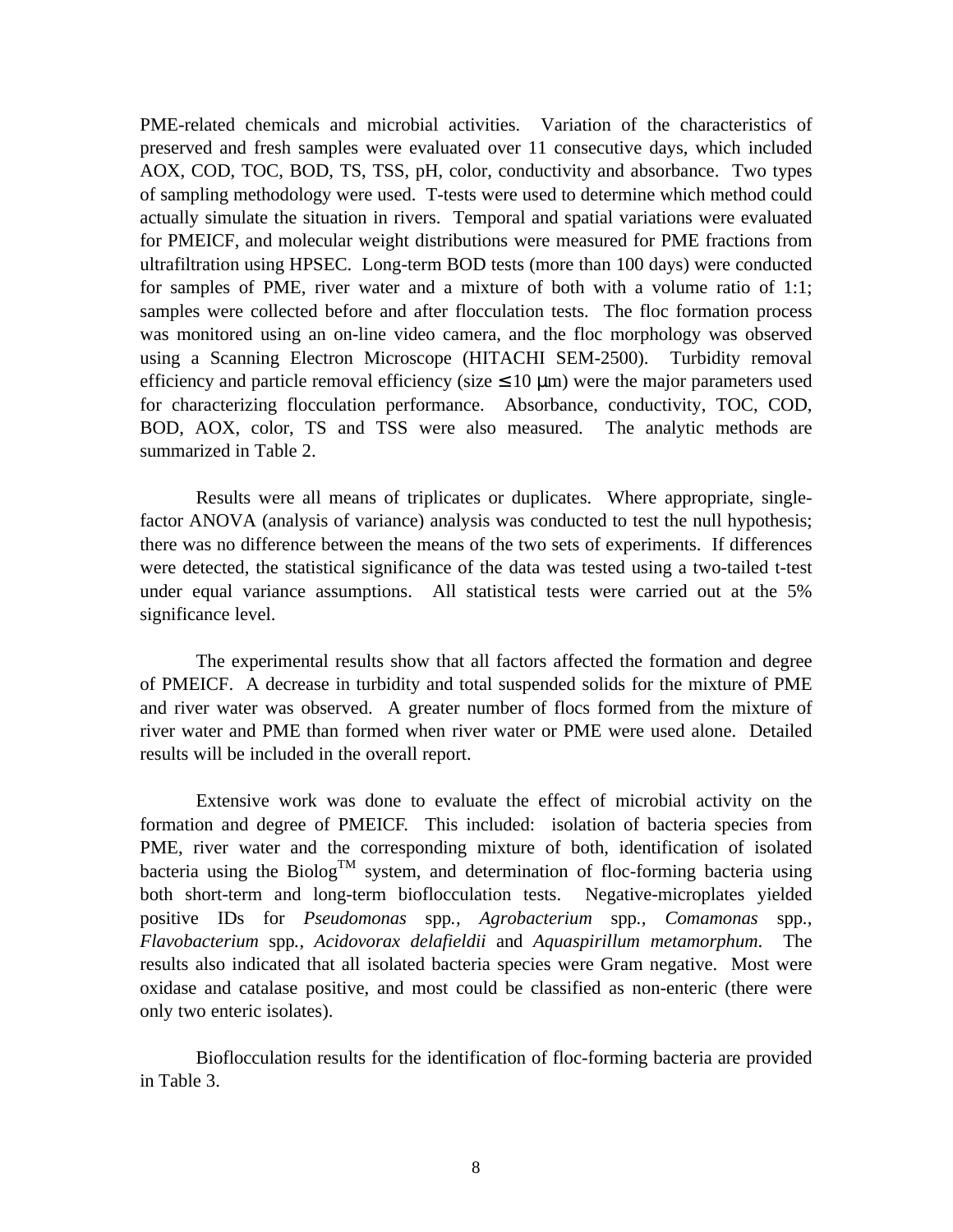| <b>Analytical Parameter</b>     | <b>Instrument</b>                                                 | <b>Method</b>                                                          |
|---------------------------------|-------------------------------------------------------------------|------------------------------------------------------------------------|
| PH                              | Accumet <sup>®</sup> - pH meter 50 (digital)                      | Section 4500-H <sup>+</sup> of Standard Methods                        |
|                                 | (Fisher Scientific)                                               | (19 <sup>th</sup> Edition, 1995)                                       |
| Conductivity                    | Accumet <sup>®</sup> - pH meter 50 (digital)                      | Section 2510 of Standard Methods (19th                                 |
|                                 | (Fisher Scientific)                                               | <b>Edition</b> , 1995)                                                 |
| Color                           | Pharmacia Biotech Ultrospec® 3000 UV                              | The Canadian Pulp and Paper                                            |
|                                 | / visible spectrophotometer                                       | Association (CPPA) standard method                                     |
|                                 |                                                                   | H5.P (CPPA, 1974) with minor                                           |
|                                 |                                                                   | modifications (Facey, 1999)                                            |
| Absorba7nce                     | Pharmacia Biotech Ultrospec® 3000 UV<br>visible spectrophotometer | (Mao, 1996)                                                            |
|                                 |                                                                   |                                                                        |
| Total Suspended Solids (TSS)    |                                                                   | Section 2540 D of Standard Methods<br>(19 <sup>th</sup> Edition, 1995) |
| Total Solids (TS)               |                                                                   | Section 2540 B of Standard Methods                                     |
|                                 |                                                                   | (19 <sup>th</sup> Edition, 1995)                                       |
| Turbidity                       | Orbeco-Hellige - Digital Direct -                                 | Section 2130 of Standard Methods (19th                                 |
|                                 | Reading Turbidimeter (Orbeco                                      | <b>Edition</b> , 1995)                                                 |
|                                 | Analytical Systems Inc.)                                          |                                                                        |
| Particle Size Analyzer          | A light-blockage particle size analyzer                           | P.S.A. Manual                                                          |
|                                 | (HIAC/ROYCO MODEL 8000A)                                          |                                                                        |
| Chemical Oxygen Demand (COD)    | <b>COD Reactor (HACH Company)</b>                                 | Section 5220 of Standard Methods (19th                                 |
|                                 |                                                                   | Edition, 1995)                                                         |
| Total Organic Carbon (TOC)      | 2100 Lab TOC Total Organic Carbon                                 | Section 5310 of Standard Methods (19th                                 |
|                                 | Analyzer - Astro Model 2100 (Zellweger                            | Edition, 1995)                                                         |
|                                 | Analytics Inc.)                                                   |                                                                        |
| Adsorbable Organic Halide (AOX) | Euroglas (Delft, Holland) Total Organic                           | Euroglas BV Manual for Determination                                   |
|                                 | Halide Analyzer                                                   | of AOX, POX and EOX                                                    |
| Biochemical Oxygen Demand (BOD) | Micro Oxymax V5.3 Respirometer                                    | Section 5210 of Standard Methods (19th                                 |
|                                 | (Columbus Instruments International                               | Edition, 1995) and instrument manual                                   |
|                                 | Corporation)                                                      |                                                                        |
| Alkalinity                      | Mettler DL25 Titrator (Mettler<br>Instruments)                    | Section 2320 of Standard Methods (19th<br><b>Edition</b> , 1995)       |
| <b>Metal</b> Ions               | Inductively Coupled Plasma (ICP),                                 | EPA 6010 Analyzed by Maxxam                                            |
|                                 | Inductively Coupled Plasma-Atomic                                 | Analytics Inc.                                                         |
|                                 | Emission Spectrometry (ICP-AES) and                               |                                                                        |
|                                 | <b>Inductively Coupled Plasma-Mass</b>                            |                                                                        |
|                                 | Spectrometry (ICP-MS)                                             |                                                                        |
| Molecular Weight Distribution   | Shimadzu High Performance Liquid                                  |                                                                        |
|                                 | Chromatograph (HPLC), and                                         | *EMS was analyzed by the Department                                    |
|                                 | Electrospray Mass Spectrometry (EMS)                              | of Chemistry at the University of Alberta                              |
| <b>SEM</b>                      | HITACHI SEM-S2500                                                 | Standard SEM Methods analyzed by                                       |
|                                 |                                                                   | Department of Dentistry and                                            |
|                                 |                                                                   | Pharmaceutical Sciences,                                               |
|                                 |                                                                   | Electromicroscope Unit, Surgical and                                   |
|                                 |                                                                   | Medical Research Institute.                                            |
| X-ray (SEM)                     | The JEOL-JSM-630 1FXV Scanning                                    | Secondary SEM Methods, analyzed by                                     |
|                                 | Electron Microscope (FACEY, 1999)                                 | Department of Geology                                                  |
| On-line Floc Size Distribution  | Microphotography system                                           |                                                                        |

## **Table 2:** Summarized analytical methods for the parameters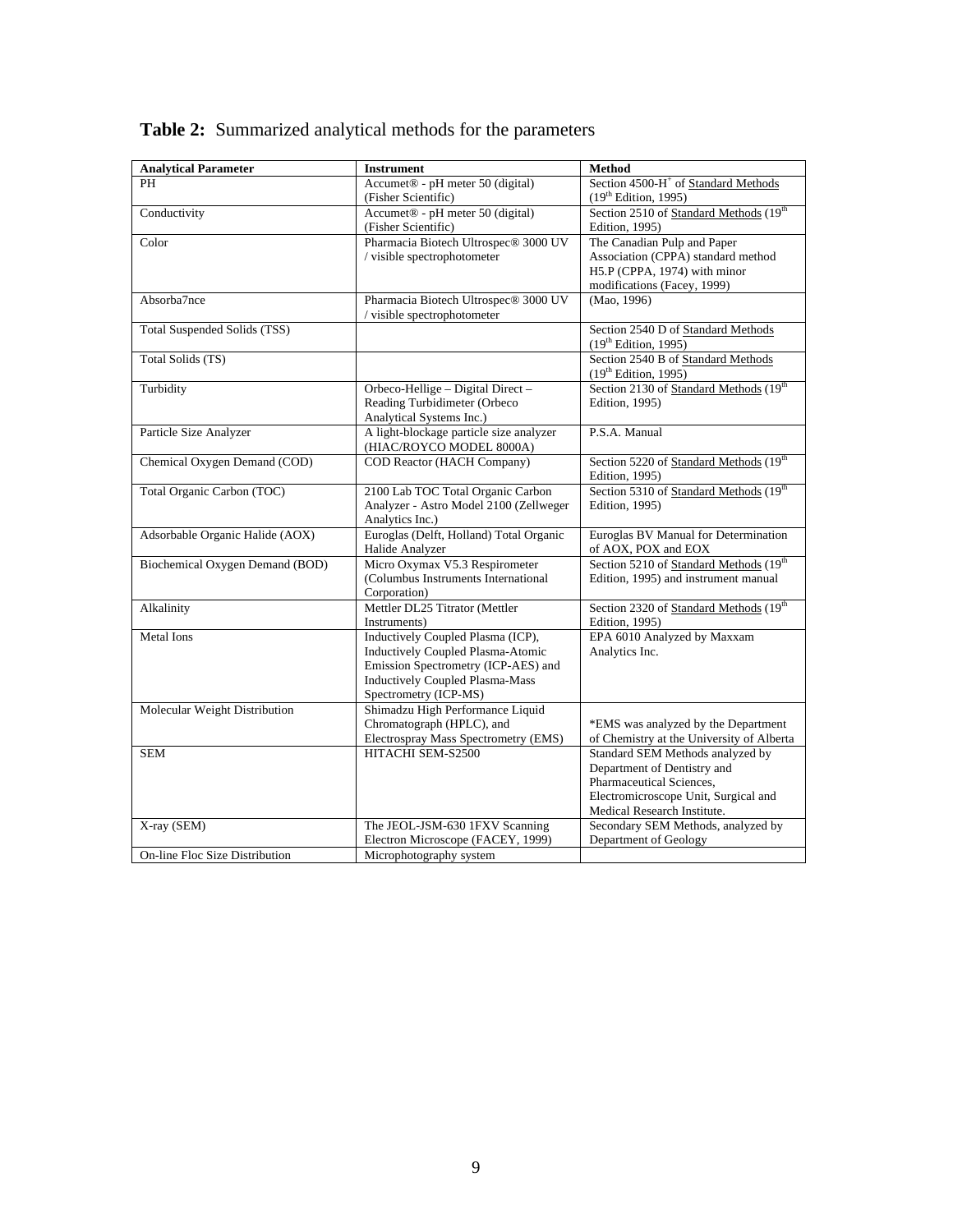### **Table 3:** Identification of floc forming bacteria

|                |                      |                                                                        | $G_f = 2 s^{-1}$  |                   | $G_f = 5 s^{-1}$ |              |         |             |              |         |                                        |     |     | $G_f = 13 s^{-1}$ | Short-term<br><b>Bioflocculation</b> | Long-term<br><b>Bioflocculation</b> |                       |                       |
|----------------|----------------------|------------------------------------------------------------------------|-------------------|-------------------|------------------|--------------|---------|-------------|--------------|---------|----------------------------------------|-----|-----|-------------------|--------------------------------------|-------------------------------------|-----------------------|-----------------------|
|                |                      |                                                                        | TRE               | PRE               | <b>TRE</b>       |              |         | PRE         |              |         | Absorbance                             |     |     | TRE               | PRE                                  | (up to 3 h)                         | (up to 96 h)          |                       |
|                |                      |                                                                        | with              | with              | with             | with         | without | with        | with         | Without | with CaCl <sub>2</sub><br>without salt |     |     | with              | with                                 |                                     |                       |                       |
| $\mathbf{I}$   | <b>Source</b>        |                                                                        | CaCl <sub>2</sub> | CaCl <sub>2</sub> | <b>NaCl</b>      | $CaCl2$ salt |         | <b>NaCl</b> | $CaCl2$ salt |         | 280                                    | 340 | 280 |                   | CaCl <sub>2</sub>                    | CaCl <sub>2</sub>                   |                       |                       |
|                |                      | <b>Biolog ID</b>                                                       |                   |                   |                  |              |         |             |              |         | nm                                     | nm  | nm  | 340<br>nm         |                                      |                                     |                       |                       |
| HL floc        |                      | no ID, possibly Lampropedia<br>hvlina                                  |                   |                   |                  |              |         |             |              |         |                                        |     |     |                   |                                      | $^{+}$                              | floc forming          | floc forming          |
| <b>SE</b>      |                      | 1:1 mixture no ID, likely <i>Pseudomonas</i> spp.                      |                   |                   |                  |              |         |             |              |         |                                        |     |     | $+$               |                                      |                                     | possibly floc forming | possibly floc forming |
| HJ             | floc                 | Pseudomonas echinoides                                                 |                   | $+/-$             |                  |              |         |             |              | $+/-$   |                                        |     |     |                   |                                      | $+/-$                               | floc forming          | floc forming          |
| <b>SD</b>      | <b>RW</b>            | no ID                                                                  |                   | $^{+}$            |                  |              |         |             |              |         |                                        |     |     |                   |                                      | $+$                                 | floc forming          | not floc forming      |
| HK             | floc                 | Aquaspirillum metamorphum                                              |                   | $+$               |                  |              |         |             |              |         |                                        |     |     | $+$               |                                      |                                     | floc forming          | not floc forming      |
| <b>SH</b>      | floc                 | no ID, likely Pseudomonas spp.                                         |                   | $+/-$             |                  |              |         |             |              |         |                                        |     |     | $\overline{+}$    |                                      |                                     | floc forming          | possibly floc forming |
| HD             |                      | 1:1 mixture Acidovorax delafieldii                                     |                   |                   |                  |              |         |             |              |         |                                        |     |     |                   |                                      |                                     | not floc forming      | not floc forming      |
| $H\!B$         |                      | 1:1 mixture Achromobacter cholinophagum                                |                   |                   |                  |              |         |             |              |         |                                        |     |     |                   |                                      |                                     | possibly floc forming | possibly floc forming |
| HH RW          |                      | Pseudomonas spp.                                                       |                   |                   |                  |              |         |             |              |         |                                        |     |     |                   |                                      |                                     | possibly floc forming | floc forming          |
| <b>SF</b>      | floc                 | no ID, possibly Aeromonas spp.                                         |                   |                   |                  |              |         |             |              |         |                                        |     |     |                   |                                      |                                     | not floc forming      | floc forming          |
|                | <b>RW</b>            | Pasteurella pneumotropica                                              |                   |                   |                  |              |         |             |              |         |                                        |     |     |                   |                                      |                                     | possibly floc forming | possibly floc forming |
| $\mathbf C$    |                      | 1:1 mixture no ID, ressembles D in appearance<br>and biochemical tests |                   |                   |                  |              |         |             |              |         |                                        |     |     |                   |                                      |                                     | possibly floc forming | not floc forming      |
| HC             |                      | 1:1 mixture no ID, likely <i>Enterobacter</i> spp.                     |                   |                   |                  |              |         |             |              |         |                                        |     |     |                   |                                      |                                     | possibly floc forming | floc forming          |
| A <sub>2</sub> |                      | 1:1 mixture no ID, ressembles D in appearance<br>and biochemical tests |                   |                   |                  |              |         |             |              |         |                                        |     |     |                   |                                      |                                     | possibly floc forming | possibly floc forming |
|                | HG 1:1 mixture no ID |                                                                        |                   |                   |                  |              |         |             |              |         |                                        |     |     |                   |                                      |                                     | possibly floc forming | possibly floc forming |
| D              |                      | 1:1 mixture <i>Agrobacterium</i> like-cystic fibrosis                  |                   |                   |                  |              |         |             |              |         |                                        |     |     |                   |                                      |                                     | possibly floc forming | not floc forming      |
| B              | floc                 | Roseomonas genomospecies 6                                             |                   |                   |                  |              |         |             |              |         |                                        |     |     |                   |                                      |                                     | possibly floc forming | possibly floc forming |
| HF             |                      | 1:1 mixture Aquaspirillum metamorphum                                  |                   |                   |                  |              |         |             |              |         |                                        |     |     |                   |                                      |                                     | possibly floc forming | possibly floc forming |
| <b>SJ</b>      |                      | 1:1 mixture no ID, likely Pseudomonas                                  |                   |                   |                  |              |         |             |              |         |                                        |     |     |                   |                                      |                                     | floc forming          | possibly floc forming |
| H              | <b>PME</b>           | aurantiaca<br>no ID, possibly Aquaspirillum<br>putridiconchylium       |                   |                   |                  |              |         |             |              |         |                                        |     |     |                   |                                      |                                     | floc forming          | possibly floc forming |
|                |                      | HE 1:1 mixture Acidovorax delafieldii                                  |                   |                   |                  |              |         |             |              |         |                                        |     |     |                   |                                      |                                     | formed good flocs     | possibly floc forming |

Note: + stands for floc forming bacteria

+/- stands for weak floc forming bacteria

- stands for non-floc forming bacteria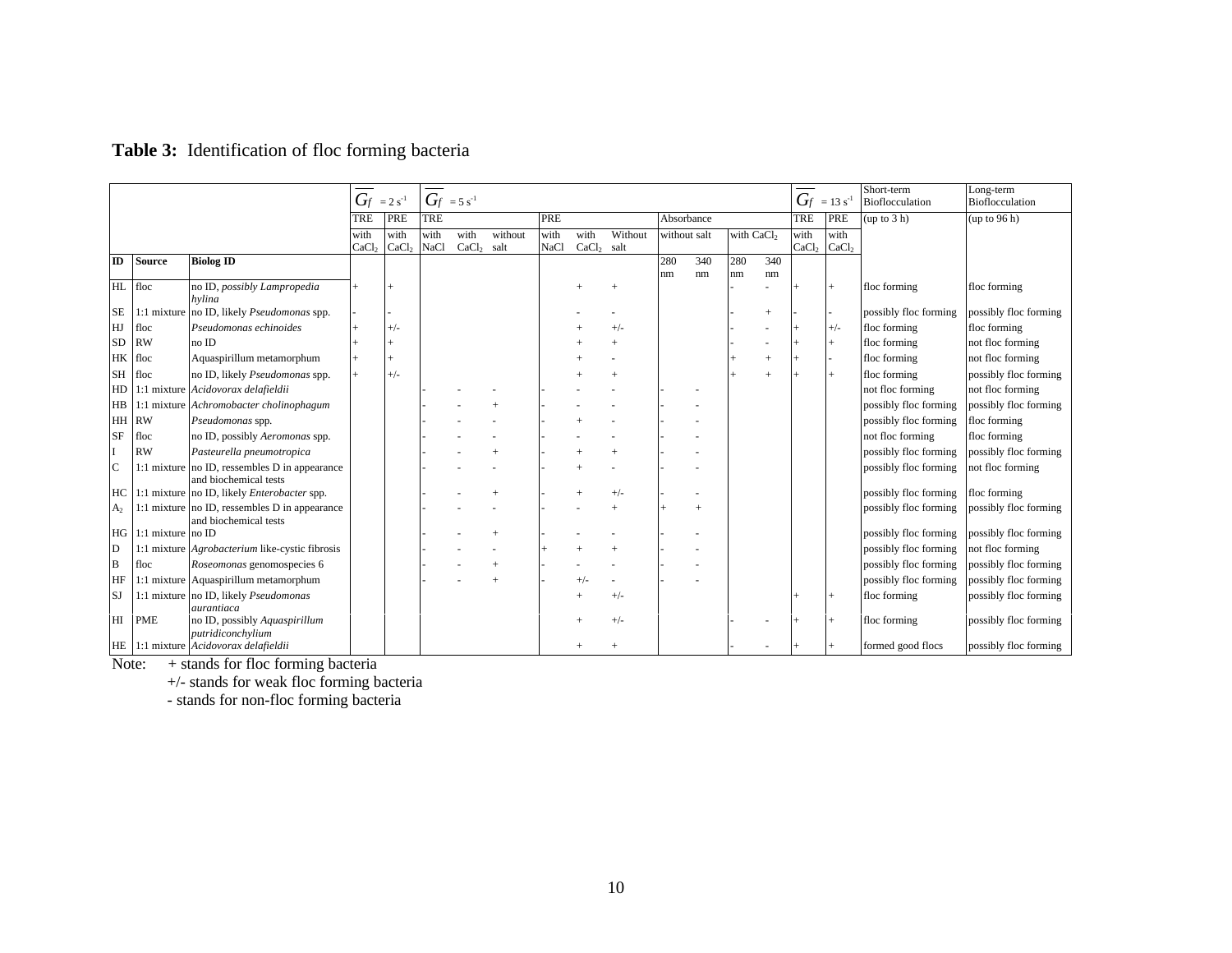#### **Numerical Modeling**

Although an extensive literature review was conducted on models for coagulation and flocculation, numerical modeling will not be included in this research. It is suggested as a following-up study. The modified mathematical models for the transport and fate of sediments and contaminants in rivers should include the effect of river flocculation and floc deposition. The data for particle size and flow distribution in rivers should be collected. Then, mass balance should be conducted in a longitudinal direction from upstream to downstream in the river. The modified models are expected to provide greater accuracy in the prediction of the transport of sediments and contaminants in rivers.

#### **RESULTS AND CONCLUSIONS**

The experimental results will be discussed in detail in the overall report. The conclusions for a portion of the results are:

- 1. PME can induce coagulation and flocculation in receiving waters;
- 2. total solids from PME and particle removal efficiency for the mixture of PME and river water with a ratio volume of 1:1 increased with an increase in pH from 5 to 10;
- 3. optimum alkalinity leads to flocculation reaching its maximum degree;
- 4. CaCl<sub>2</sub>, KCl, MgCl<sub>2</sub> and NaCl were identified using ICP to be the major pulp mill inorganic chemicals, which can enhance river flocculation;
- 5. fibers separated from PME (with or without acidic or alkaline surface treatment) were all capable of enhancing flocculation;
- 6. lignin, protein, sucrose, cellulose and starch (which are the major organic polymers in PME) enhanced flocculation, and to even a greater extent when salts, such as  $CaCl<sub>2</sub>$ , KCl, MgCl<sub>2</sub> or NaCl were added to samples;
- 7. when using the Biolog Identification System, the following species were found to be present in the mixture of PME and river water: *Aquaspirillum* spp., *Acidovorax* spp., *Acidovorax* spp., *Pseudomonas* spp, *Enterobacter* spp., *Comamonas* spp., *Brevundimonas* spp., *Flavobacterium* spp., *Achromobacter* spp. *Pastuerella* spp. and *Aeromonas*.;
- 8. through a series of long-term (up to 4 days) bioflocculation experiments, it was found that *Pseudomonas* spp., *Enterobacter* spp. and *Comamonas testosteroni*. were involved in floc formation; possibly floc forming bacteria determined from long-term bioflocculation tests are listed in Table 3;
- 9. through a series of short-term (0.5 h to 3 h) bioflocculation experiments, it was found *Acidovorax delafieldii, Pseudomonas echinoides, Aquaspirillum metamorphum, and* some bacterica without IDs *(*likely *Lampropedia hylina, Pseudomonas* spp., *Pseudomonas aurantiaca and*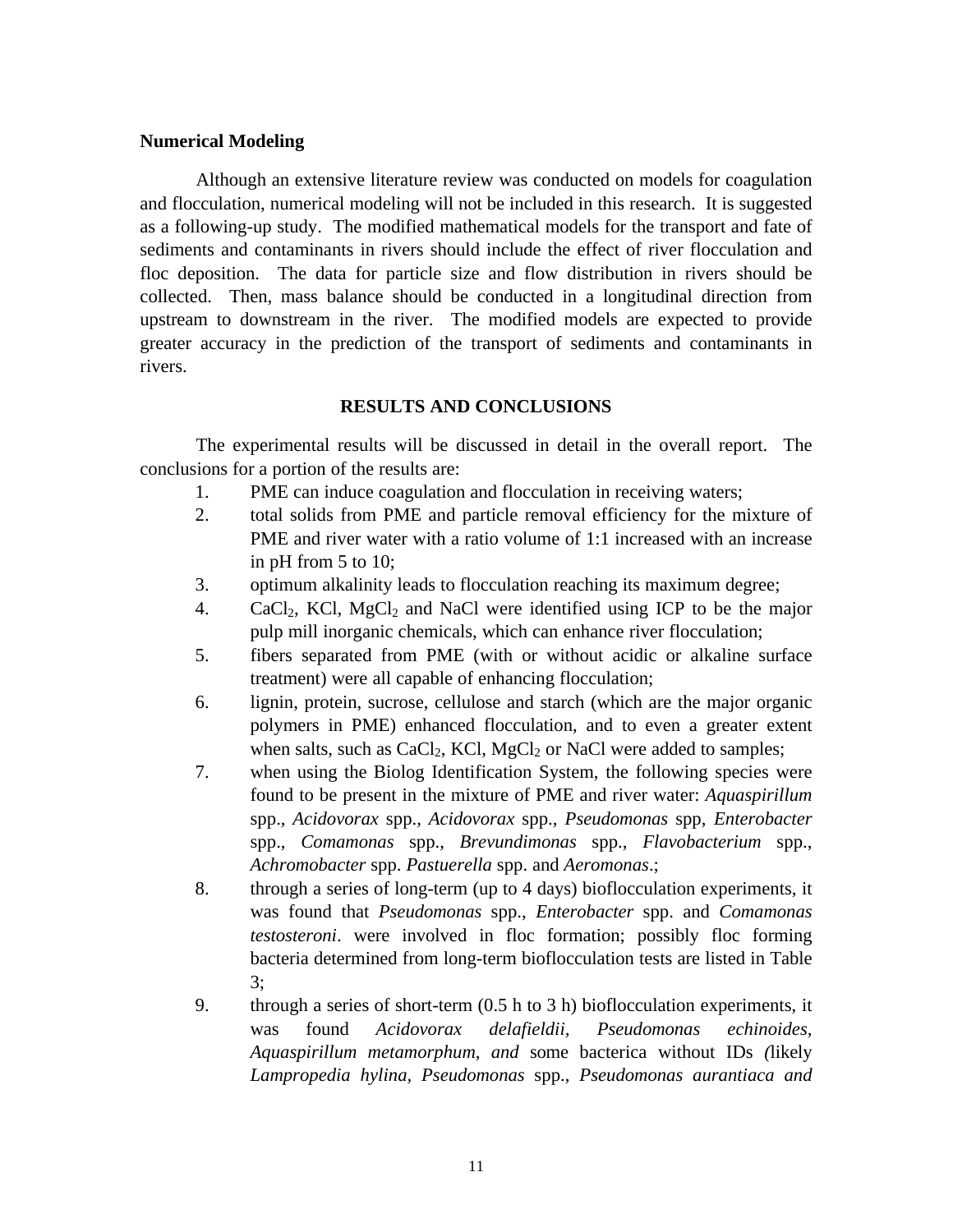*Aquaspirillum putridiconchylium)* are floc-forming bacteria*.* Among them*, Acidovorax delafieldii* is the best at forming flocs;

- 10. images from an X-ray Scanning Electron Microscope (SEM) proved that some sticky polymers from bacteria (called extracellular polymeric substances) bridged suspended sediment particles and aided in the formation of flocs;
- 11. pulp mill chemicals with molecular weight  $MW < 1,000$ ,  $MW < 5,000$ , MW < 10,000 and 5,000 < MW < 10,000 enhanced flocculation; components with MW > 10,000, 1,000 < MW < 5000 and MW < 1,000 +  $MW > 10,000$  slightly enhanced flocculation, but insignificant flocculation occurred with the addition of components with  $MW < 5,000 + MW >$ 10,000;
- 12. dilution factor (PME was diluted using river water) had an impact on flocculation efficiency, the higher the dilution factor, the higher the flocculation efficiency; it was also found that dilution with a ratio volume of 1:1 was representative, this was used throughout the experimentation;

The aforementioned is only a portion of the conclusions drawn from this study. Further conclusions will be based on the results being analyzed.

#### **SIGNIFICANCE OF THE STUDY**

The research findings are expected to facilitate modification of sediment and contaminant transport models with the inclusion of the effects of river flocculation and floc deposition. The anticipated results will assist in effective long-term river water management. This will minimize the impact on the aquatic ecosystem and sustain biodiversity and productivity for future generations.

#### **PAPERS AND PRESENTATIONS**

- Young, S. and Smith, D. W. Pulp mill effluent induced coagulation and flocculation in receiving waters. The Mechanical Wood-Pulps Network and Sustainable Forest Management Network Poster Session, the  $86<sup>th</sup>$  Annual Meeting of the Pulp and Paper Technical Association of Canada, February, 2000 (poster presentation).
- Joyce, S. and Smith, D. W. Biological Factors Affecting Pulp Mill Effluent Induced Coagulation and Flocculation in Receiving Waters. *Ph.D. Thesis*, University of Alberta, 1999.
- Young, S. and Smith, D. W. Pulp Mill Effluent Induced Coagulation and Flocculation in Receiving Waters. The Sustainable Forest Management Network Conference Science and Practice: Sustaining the Boreal Forest, Edmonton, Alberta, February 14-17, 1999 (presentation made and paper published in proceedings).
- Young, S. and Smith, D. W. Pulp Mill Effluent Induced Coagulation and Flocculation in Receiving Waters. SFM student workshop, Oct. 30, 1998 (presentation).